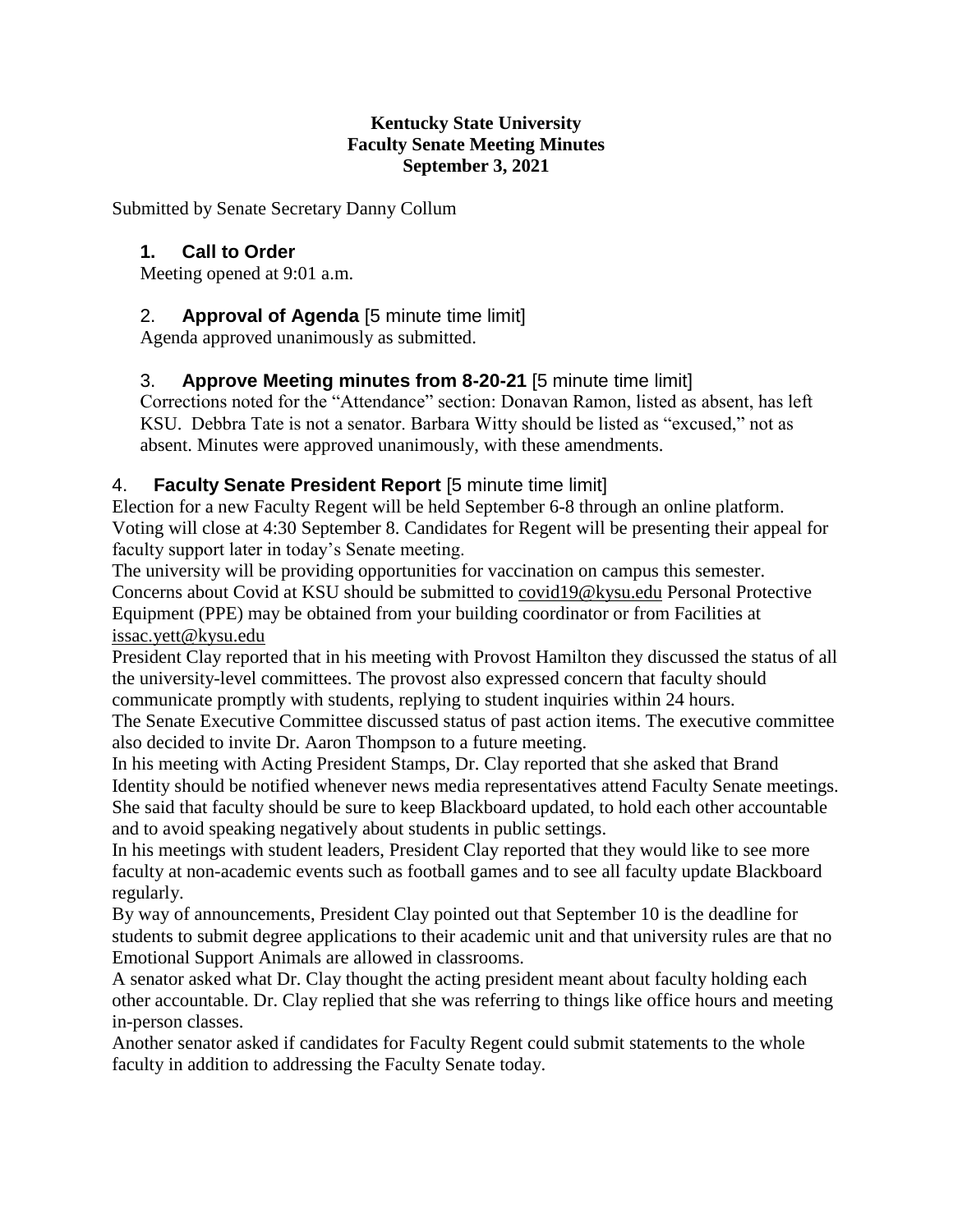A senator asked if, in his communication with administrators, President Clay had learned anything about plans for dealing with the Covid 19 situation, especially contingency plans in case things get worse.

President Clay responded that the Green and Gold Commission meets next week to assess the situation. He noted that we are ready to go virtual if that becomes necessary.

A senator asked what we are supposed to do about student noncompliance with the mask mandate. President Clay replied that we can provide masks to students who don't have them and ask students to leave if they refuse to mask. Faculty can also report noncompliant students to Dean of Students Arlen Sims.

Another senator asked if the university is requiring vaccinations and the answer was, "No."

## 4. **Faculty Regent Updates**

Faculty Regent candidates will address the Senate later in the meeting.

6. **General Education Update**, [5 minute time limit] NA

## 7. **Administration Updates** [5 minutes each] **Dr. Dailey**- **Distance Learning** &**Technology** NA

#### **Dr. Deams/Dean Sims**-**Student Engagement**

Dean of Students Arlen Sims addressed the Senate saying that masks are required inside all KSU buildings. Students know this. Let Student Engagement know about noncompliance by sending an email with the student's name. There is no wiggle room in this policy. We are working on a student-led "mask up" campaign that will roll out soon.

Excuses for student absences should be coming from Amy Olds, or William Mink while Ms. Olds is on vacation. Contact tracing is handled by Nurse Todd.

A senator questioned whether reporting students to Mr. Sims would solve the masking problem. "It's my word against theirs," the senator said, noting that faculty have not always been backed up by administration in such situations.

Mr. Sims replied that building relationships with students can work, too. He said you can send in the names, or you can also invite me to your class to address the problem.

Another senator reported that he experienced no compliance problems in class, but that in the hallways compliance was zero.

President Clay noted that when he sees this he offers the student a mask. President Clay also noted that he will take up this issue with the Green and Gold Commission and in his next meeting with Acting President Stamps.

## **Nurse Todd**- **Safety**

Nurse Todd reported that regarding information about Covid cases at KSU, she has provided the link for the Dashboard and asked that it be updated regularly. She hands in weekly updates to Brand Identity, but the Dashboard has not been updated since August 19.

So far this semester we have had 52 positive tests. Twenty-one are already recovered, and there are 21 active cases. In August the school administered 1206 tests, 900 of those were for athletes. Regarding mask compliance, she noted that students show up at Student Health without a mask. When this happens in class, she said, please ask them to leave and report them to Mr. Sims and Dr. Deams.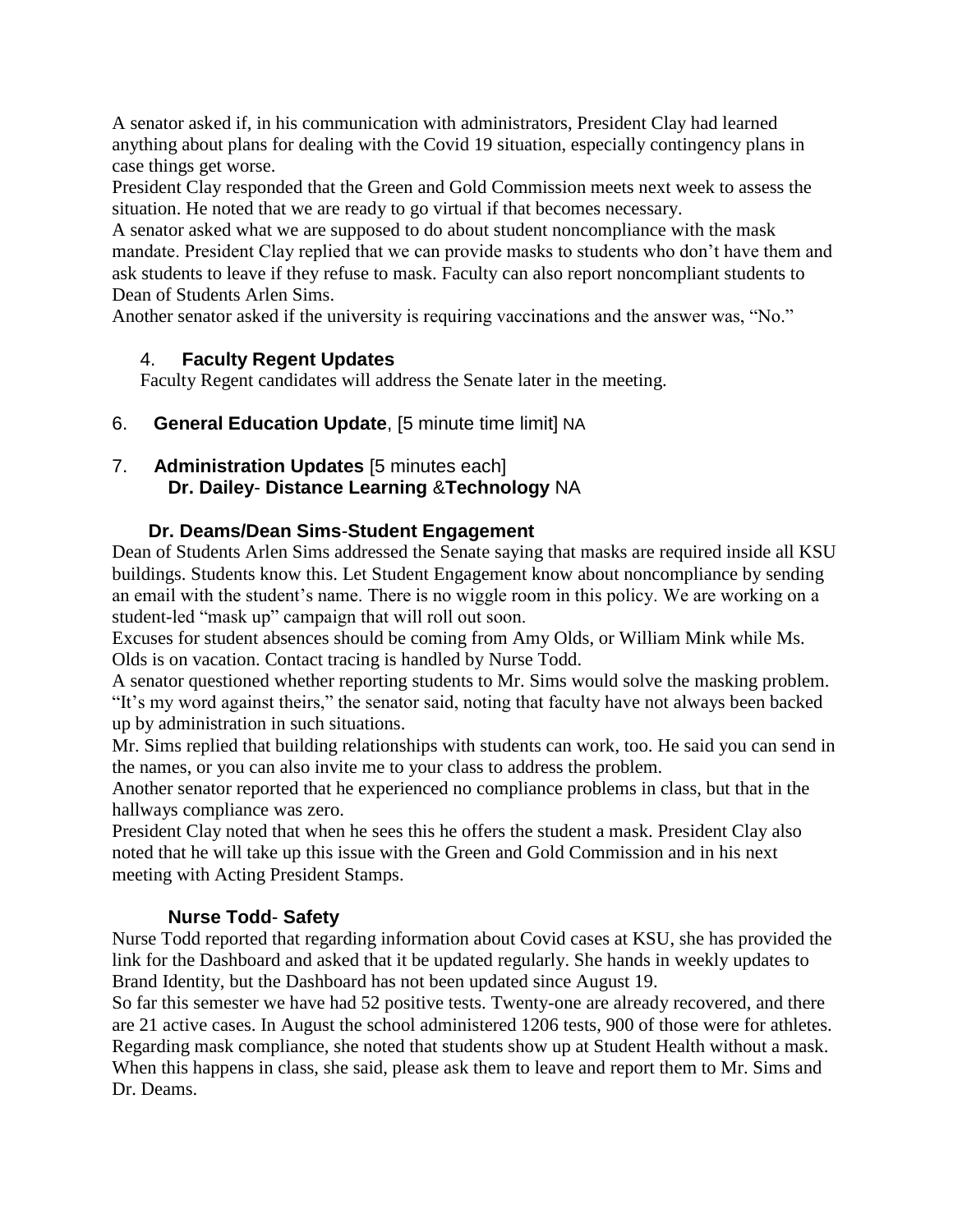We encourage students to test. KSU took no cheerleaders to the Capital Classic because seven were positive. The contact seems to be mostly from roommates, not from campus activities. We've been blessed that no student has been hospitalized. Young people are being hospitalized in the current surge of cases in Kentucky.

Katianna Yates, director of Campus Life, has announced that all campus events will require proof of vaccination or a negative test within 72 hours.

We know that 374 students are fully vaccinated. Those are the ones who have reported their status to Student Health. This would be an on-campus vaccination rate of 34 percent. So far this semester, three clinics have vaccinated 72 students. Vaccination clinics will be held September 11, October 2, October 4, October 25 and November 15. All clinics will be 10 a.m. to 2 p.m. in Exum.

There will be a blood drive September 15 in the Student Center Ballroom, especially promoting blood donation among people of color. There will be gift cards and T-shirts.

A senator noted that a negative rapid test may be inaccurate and give a false sense of security. Nurse Todd replied that the American College Health Association endorses rapid testing. She also noted that she has not been seeing employees at surveillance testing events. She also said that what Ms. Yates is doing with campus events will improve testing. Athletes are tested frequently. Any student with symptoms gets a PCR test even if the rapid test is negative. Another senator asked, what is the time lag between a student getting a quarantine order and faculty being notified?

Nurse Todd said that her office has to wait for students to provide names of faculty. Also, if a student doesn't follow quarantine instructions, she emails faculty.

Another senator asked if students are being given information about what the vaccine is not? Nurse Todd replied that the required training course for students covers some of the myths. She has also distributed information from one of the agriculture professors specifically about vaccination for students at HBCUs. Also, Anthony Passarette, MS, LAT, CSCS athletic trainer has put together a PowerPoint presentation for student athletes addressing myths about the vaccines.

## **Daryl Love**- **Career Services** NA

#### **Dr. Holloway/Colson-Clark**- **Advising**

Dr. Colson-Clark reported that University College is working on the next pre-registration, for Spring 2022 and curriculum maps for all the programs. In her next report, she will update the Senate on progress made with the First Year Experience program. She reported that the first to second year retention rate this year is 80 percent. In the past it was 70 percent. More data is available on the University College web page.

#### **Dr. Schneller/Dr. Graves**- **Academics/Research /Accreditation & Assessment**

Dr. Schneller reported that Master of Public Administration received a positive initial response on its accreditation, with three questions for follow-up. Business has its reaffirmation site visit in October. Nine grants are in progress with KSU faculty.

Dr. Graves reported that a draft of the Program Review Manual is circulating for suggestions. Assessment reports are due to her by September 15. Also, as faculty make plans, please note that we need to contact her about any new programs or program closures to ensure compliance with CPE and SACSCOC guidelines.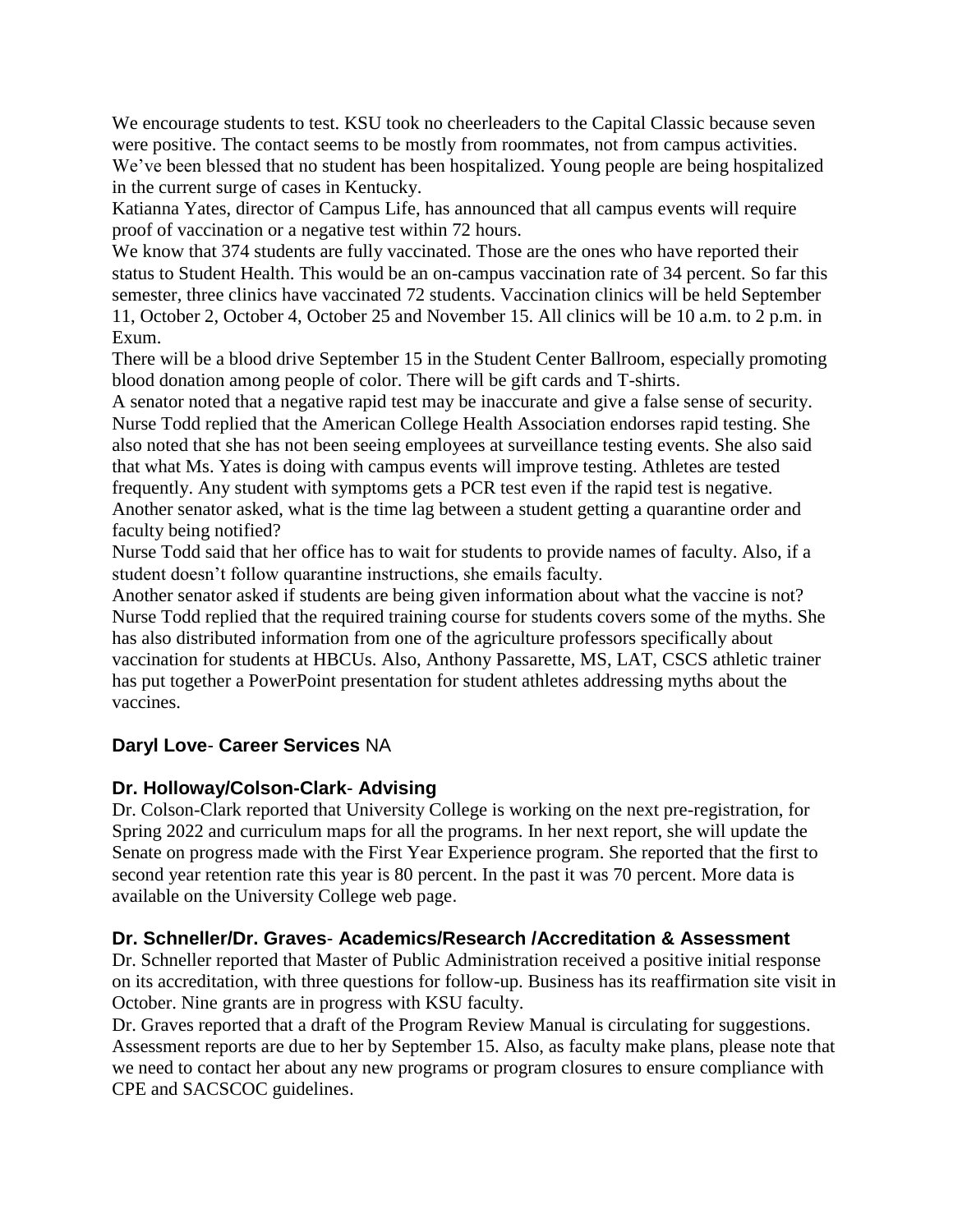## **8. Faculty Regent Nominees**

At this point in the meeting each of the five nominees for faculty regent (Alexander Lai, Kristopher Grimes, Wilfred Reilly, Herman Walston and Peter Smith) presented their qualifications for the position and their vision for how they would represent faculty on the Board of Regents.

# 9. **Senate Committee Reports** [5 minutes each]

# a **Academic Policy Committee** report [5 minute time limit]

Kristopher Grimes is chair of APC this year. Buddhi Gyawali is Vice-Chair and Rozina Johnson is Secretary. Priorities for the year include: advising, academic calendar, evaluation process, hiring faculty, evaluation of transfer transcripts.

# b. **Curriculum Committee** report [5 minute time limit]

Changzheng Wang continues as chair. The committee needs another member. A top priority will be following up on past approved action items that have not been implemented.

# c. **Professional Concerns Committee** report [5 minute time limit]

Gary Stratton reported that PCC will begin by picking up unfinished matters from last year, and he encouraged faculty to submit any new concerns to him for the committee's consideration and possible action.

# d. **Budget and Academic Support Committee** report [5 minute time limit}

Jennifer Ballard-Kang is Acting Chair due to illness of Dr. Novelo. She reported six projects on the BASC agenda: Grant training, a plus-minus grading system, recovery of indirect costs from grants, course fees, technology needs of students and monitoring and having input regarding the university's financial crisis.

On that last point, CFO Greg Rush has agreed to meet with the committee on September 24.

# 9. **Other Business** [10 minute time limit]

Reminder that the Faculty Regent election will take place online Monday 8 a.m. to Wednesday 4:30 p.m.

# 10. **Adjournment**

Meeting closed at 11:15 a.m.